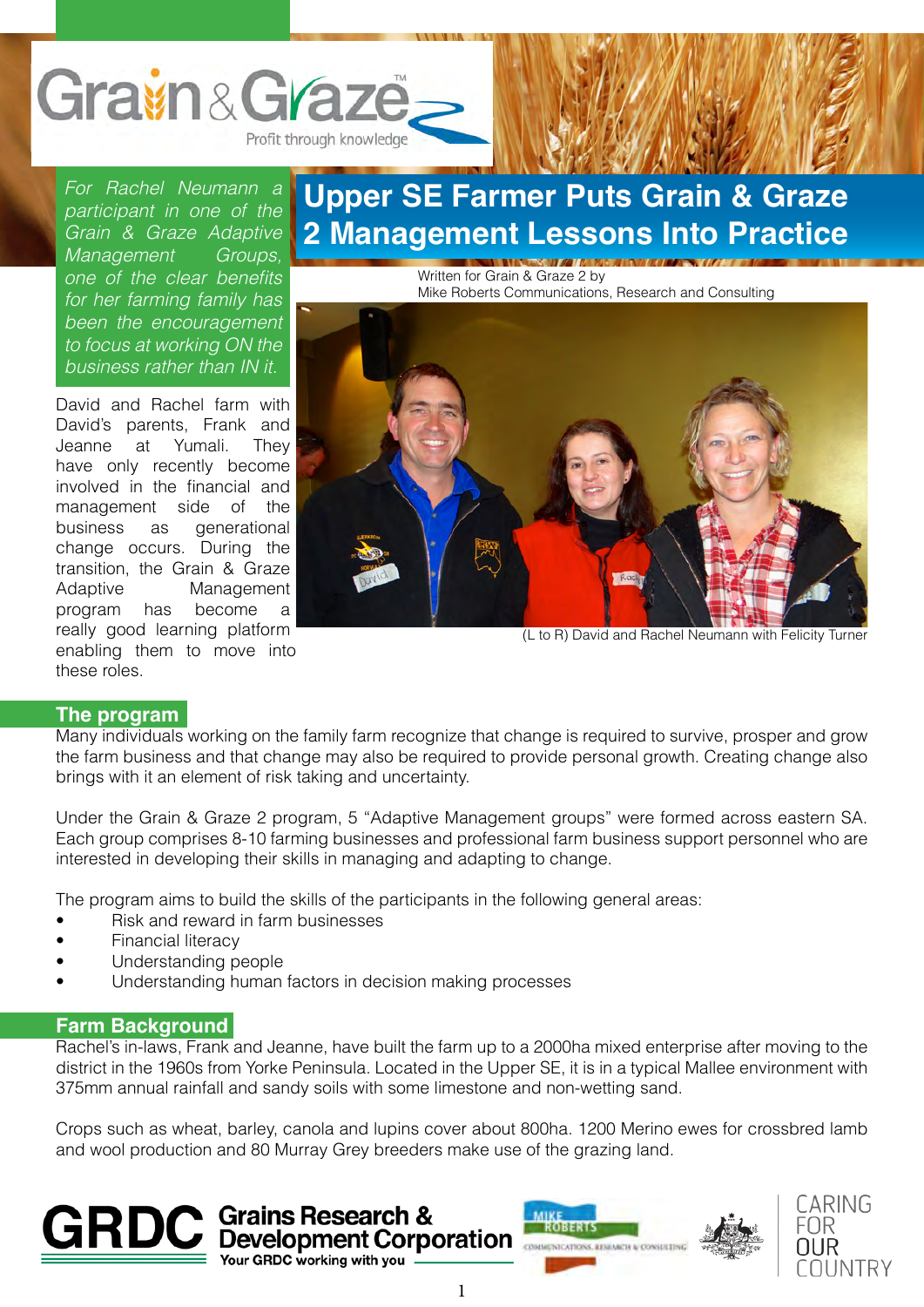

## **Upper SE Farmer Puts Grain & Graze 2 Management Lessons Into Practice**

### **Graze & Grain 2 opportunity**

The local farm supply store first alerted Rachel to the formation of the Grain & Graze 2 group being run by agronomist Felicity Turner. After a phone call to Felicity, Rachel thought there would be some benefits for their business and she and David joined the group.

"Small family farms are becoming a lot more like other small businesses and to survive you have to implement more business type strategies and thinking. One of the key things we keep hearing at the meetings is to spend more time working on rather than in your business."

Rachel has teaching qualifications and comes from a business family who were financial planners and accountants. When she married into the Neumann family she found herself in a generational farming family where roles were in transition.

Formally joining the partnership only in recent years, David and Rachel have found strategies for running business meetings amongst partners a particularly valuable take home lesson from their adaptive management group. Implementing proper meeting structures helped with decision-making and smoother transition as roles began to change.

Time spent learning about personality types has been particularly helpful to Rachel. Understanding the need to appreciate different peoples' personality types and communication styles has made it easier for David and Rachel to take into consideration the views and feelings of Frank and Jeanne, clearly of an older generation.

Rachel says, "that helps to avoid conflict, make progress and make decisions if people are eased into things or people's personalities are considered when looking at benefits and new strategies. My in-laws are still very much involved in the farm."

### **Job descriptions**

One of the things Rachel found most useful was learning about the importance of looking at the part everyone plays in the business through the development of job descriptions. She says that farmers are incredibly skilled in a huge range of physical tasks but sometimes not so skilled in the communication that can make businesses run more smoothly.

"It is one thing to verbalize what you think your role is but another to actually minute it and put it on paper. I think it is a good way to acknowledge everyone's different role and contribution. We implemented that soon after discussing it with the group at a meeting in Adelaide and it has been quite valuable."

"My lead-in at the start of the meeting was to discuss what we talked about at the conference. So I guess they just saw it as me doing my homework coming back from a conference."

For the number one item on the quarterly business meeting agenda, each of the four partners described their view of their role. Frank does most of the stock, fencing and routine tractor work. David does more of the chemical and cropping side of the business and also organizes shearing. There is some crossover but also some defined lines as chemical and fertilizer application become increasingly dictated by computers, with which David is more comfortable.







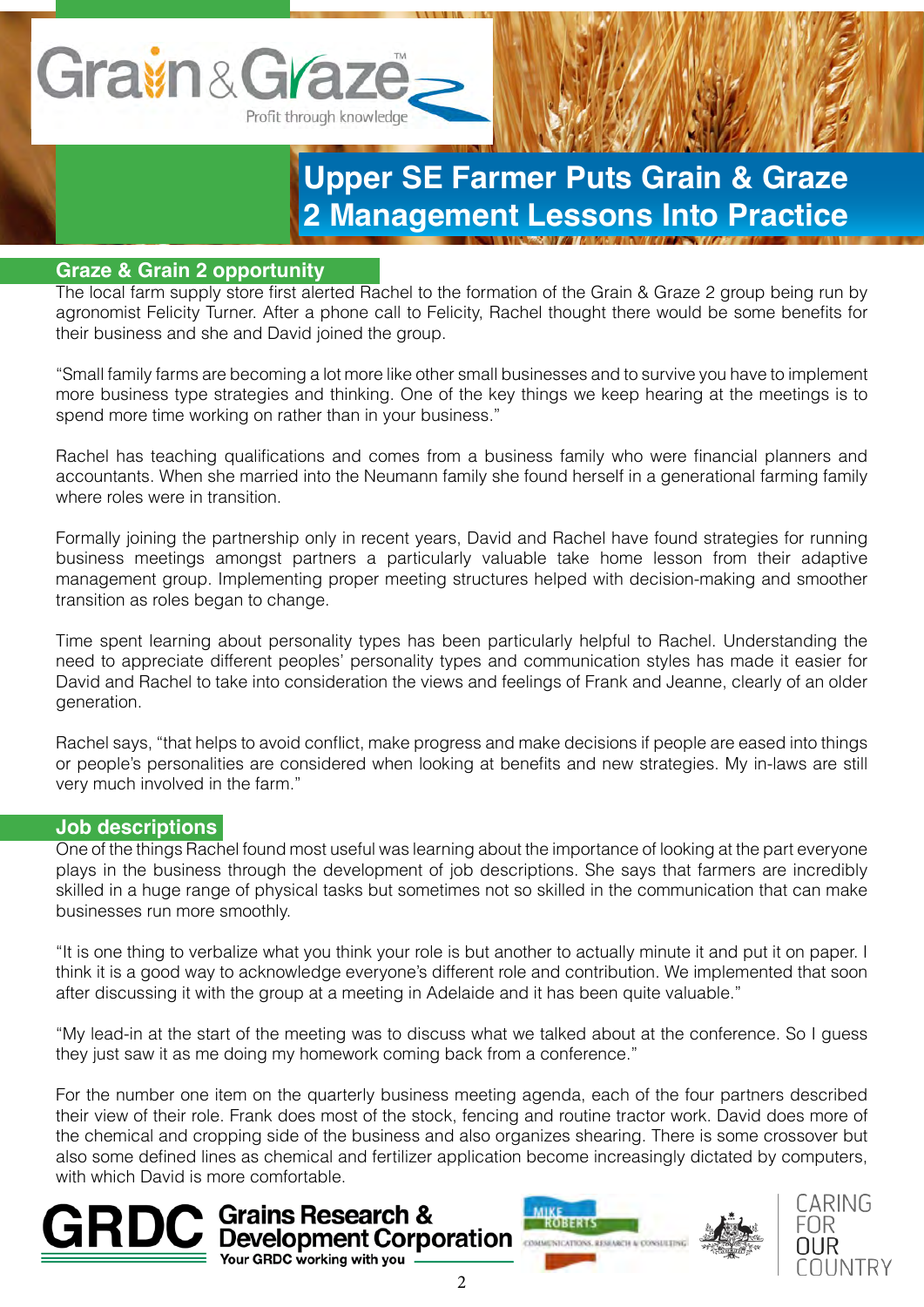# Gravin & Grazo Profit through knowledge

## **Upper SE Farmer Puts Grain & Graze 2 Management Lessons Into Practice**

For many years Jeanne has done an outstanding job maintaining a manual financial recording system for the farm. However, with the requirements of BAS and computerization of most farm records much of this has fallen to Rachel's computer skills. Jeanne still pays the bills, writes out the cheques and manages the mail while assisting with the care of her grandchildren.

That transition for Jeanne has been difficult at times, as have Rachel's feelings as she acquired daunting new responsibilities. Defining and clarifying these issues in a formal sense at meetings has been very beneficial for everyone.

"I think that having job descriptions, especially with us coming into the partnership and taking more responsibility has been very important for everyone to know that they are still valued and still had definite and defined roles. It helped to put Frank and Jeanne more at ease knowing that they were still expected to contribute in certain ways as opposed to feeling like they were being pushed out."

"It was also important for us as the younger generation coming in to not feel like we were being thrown in the deep end with all the responsibilities from the get go. In our case we have 5 children under the age of 11 so we have a big responsibility and huge time commitment caring for them and managing around them."

"We first proposed job descriptions at our meeting in August last year and we try to have a meeting every quarter. We don't look at it as a one off thing but rather something we review every meeting. I thought it would be a valuable thing to acknowledge everyone's strengths and contribution."

### **Has it helped?**

It is still a work in progress but Rachel says that having regular family business meetings where things like job descriptions are discussed has opened up communication and instigated some discussions that otherwise might not have taken place.

She sees it as just one step in an increasing number of steps, which they hope will make the partnership more effective. From her point of view it is a way forward toward change. "Better communication gives everyone a clearer understanding of where we are going, what we are about and how we operate. As part of a five-year plan of development it will make generational change easier."

### **Focus on costs you can control**

One of the speakers at the Grain & Graze Adaptive Management conference that really struck a chord with Rachel was Mark Gardner. He is a consultant based in Dubbo and his company, Vanguard Business Services, helps over 320 farm families to improve their landscape, their lifestyle and their profitability.

Rachel knows that there is very little farmers can do to change commodity prices, input costs and, of course, the weather. Mark suggested they just take little steps. Is there a possibility that they could have an impact on 4 major outgoing costs?

"I did come back and looked at what some of our major expenses are. One we are hoping to target is water use. We went to a field day to have a look at water monitors to identify leaks and hopefully reduce our water use." The Neumann's are also looking at better use of autosteer systems that have the potential to make







Your GRDC working with you